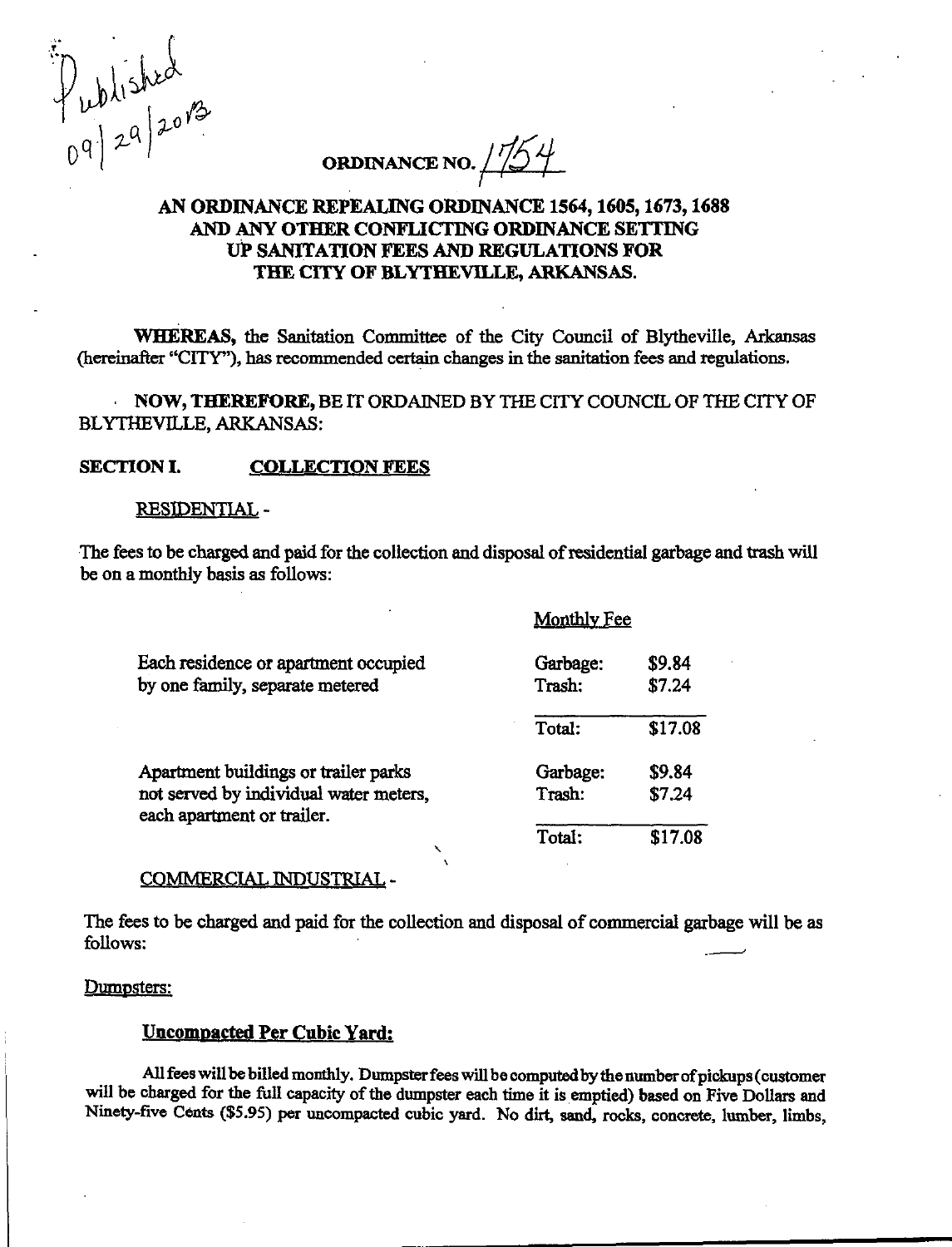construction materials, appliances, furniture, or similar debris may be placed in dumpsters for pickup.

# Cans Monthly Fees:

Ņ

For each commercial business using cans with a maximum capacity of 90 gallons, the minimum fee for one to four cans will be Sixty-three Dollars and Eighty-four Cents (\$63.84) quarterly, billed monthly on the water bill at Twenty-one Dollars and Twenty-eight Cents (\$21.28). The City Collector will bill any business not serviced by Waterworks. Any business requiring more than four cans will be required to acquire an approved dumpster with either two, four, six or eight cubic yard capacity.

### Home Occupations:

• All home occupations including existing beauty shops located at a residence will be billed as commercial customers, with a minimum quarterly charge of Sixty-three Dollars and Eighty-four Cents (\$63.84), billed monthly on the water bill at Twenty-one Dollars and Twenty-eight Cents (\$21.28).

## SECTION II. COLLECTION TIME, PREPARATION:

Garbage will be collected from business and commercial dumpsters as deemed necessary. The Sanitation Department will collect trash and garbage from private residences and apartments once a week as scheduled by the Sanitation Department. Each residence and apartment complex (unless otherwise noted) shall be required to own and use a city-approved 90-gallon solid waste receptacle for their garbage. Receptacles are available for purchase from the City at the amount of cost incurred by the City for the purchase of the receptacles. Residence owners must pay the City Collector prior to delivery of the receptacle.

It is made the duty of the occupants of every residence in the City to have garbage on their premises properly placed in the approved receptacle and available for collection by the Sanitation Department on the scheduled day of pickup. All receptacles shall be placed within five (5) feet of the curbside: Receptacles should not be curbside before 6:00 P.M. the day preceding the collection day and must be removed from the curb no later than 6:00 P.M. the day of collection.

If a resident is disabled or for any reason unable to meet curbside requirements the resident must notify the Sanitation Department and be able to produce reasonable evidence of disability.

No garbage, waste or refuse will be collected unless same is in plastic bags in a covered container with a maximum capacity of ninety (90) gallons or a dumpster with a maximum capacity of six (6) cubic yards, both of which must be approved by the City of Blytheville. No explosives,

2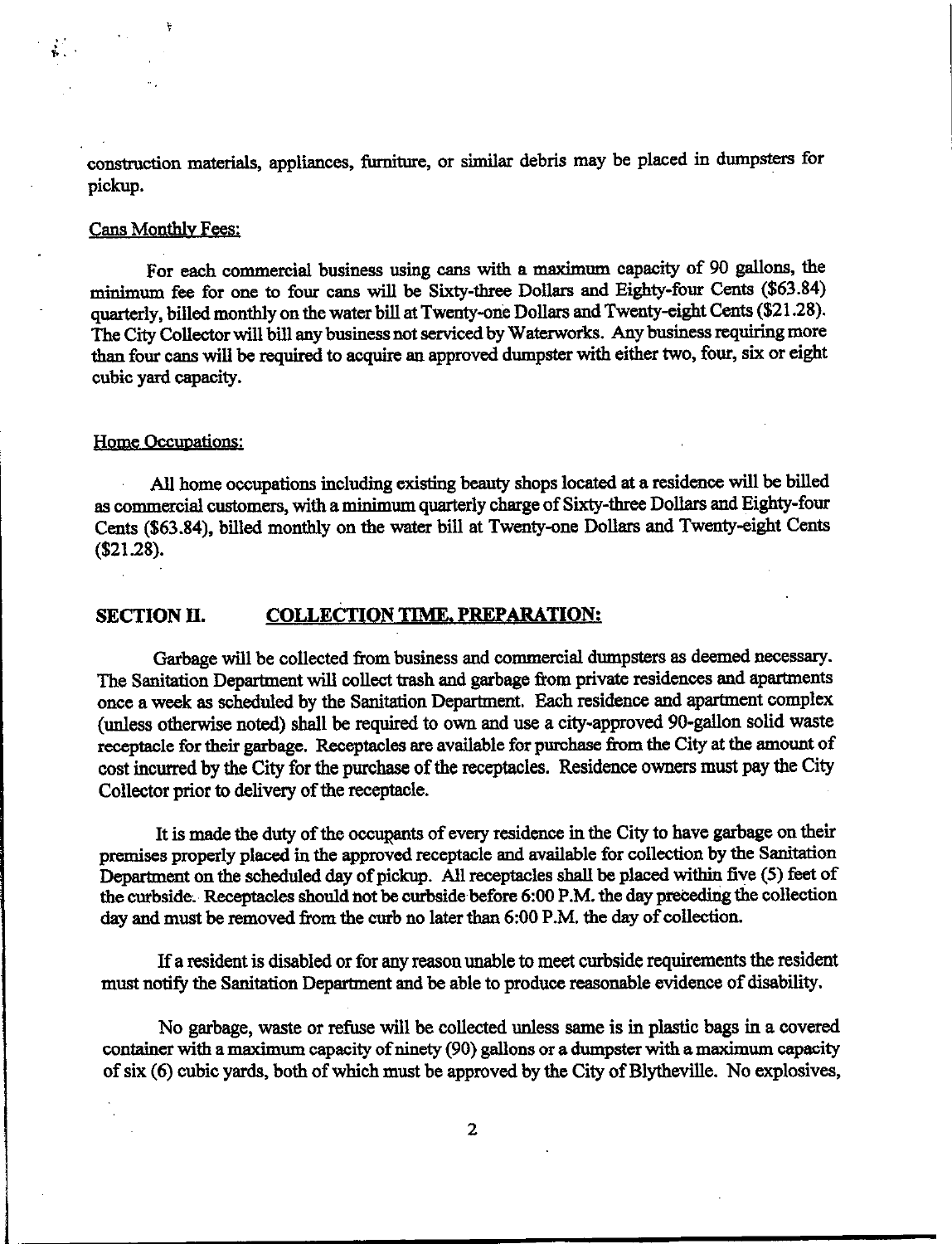ashes, cinders, animal or human waste, grass or hedge clippings or non-compactable items will be placed in solid waste receptacles or dumpsters. All collections will be made from the street side curb of dwellings in residential districts. All garbage will be drained of liquids before being placed in garbage containers.

## SECTION III. RECYCLING, REOUIREMENTS FOR:

 $\ddot{\cdot}$ 

All yard waste, such as leaves, grass, hedge clippings and tree limbs will be prepared for collection separate from garbage and other household trash. Yard waste will be bagged for collection separate from all other trash.

Residences and commercial businesses will comply with all publicized recycling programs, whether pilot or city-wide, including proper preparation and placement of required recyclable items.

### SECTION IV. COLLECTION OF OTHER THAN GARBAGE:

As part of its duty, the Sanitation Department may collect and haul large or excessive accumulations of weeds, limbs, vegetation, refuse, debris or other like substances as set forth in Ordinance No.  $\frac{1}{2}$ , from an alley or premises of any person or business and said responsible party will be required to pay for such services the sum of One Hundred Fifty Dollars (\$150.00) per load. Public Works will notify the City Collector the amount and person to be billed. The City Collector will receive payment for such services.

It is distinctly provided that this Ordinance does not in any way obligate the city employees or city trucks to clean or pickup refuse or debris resulting from construction or any other contracted work. The removal of construction debris is the responsibility of the contractor. However, this refuse may be removed by the Sanitation Department at a charge of One Hundred Fifty Dollars (\$150.00) per load.

### SECTION V. PAYMENT - PERSON RESPONSIBLE:

The fees chargeable against dwelling houses and other establishments are levied on and collected from the person as named on the monthly statement from the Blytheville Waterworks or by such entity as may be contracted by the CITY.

The owners of any trailer park or apartment complex or such other entity as may be contracted by CITY in the City of Blytheville, where trailers or apartments are occupied as residences and are not served by an individual water meter, will be responsible for the payment of sanitation fees for each unit. The owner will provide an appropriate size dumpster and will pay the City Collector or such other entity as may be contracted by CITY the commercial dumpster rate. Any other dwelling in the City of Blytheville not serviced by the water meter will be billed through the City Collector's office.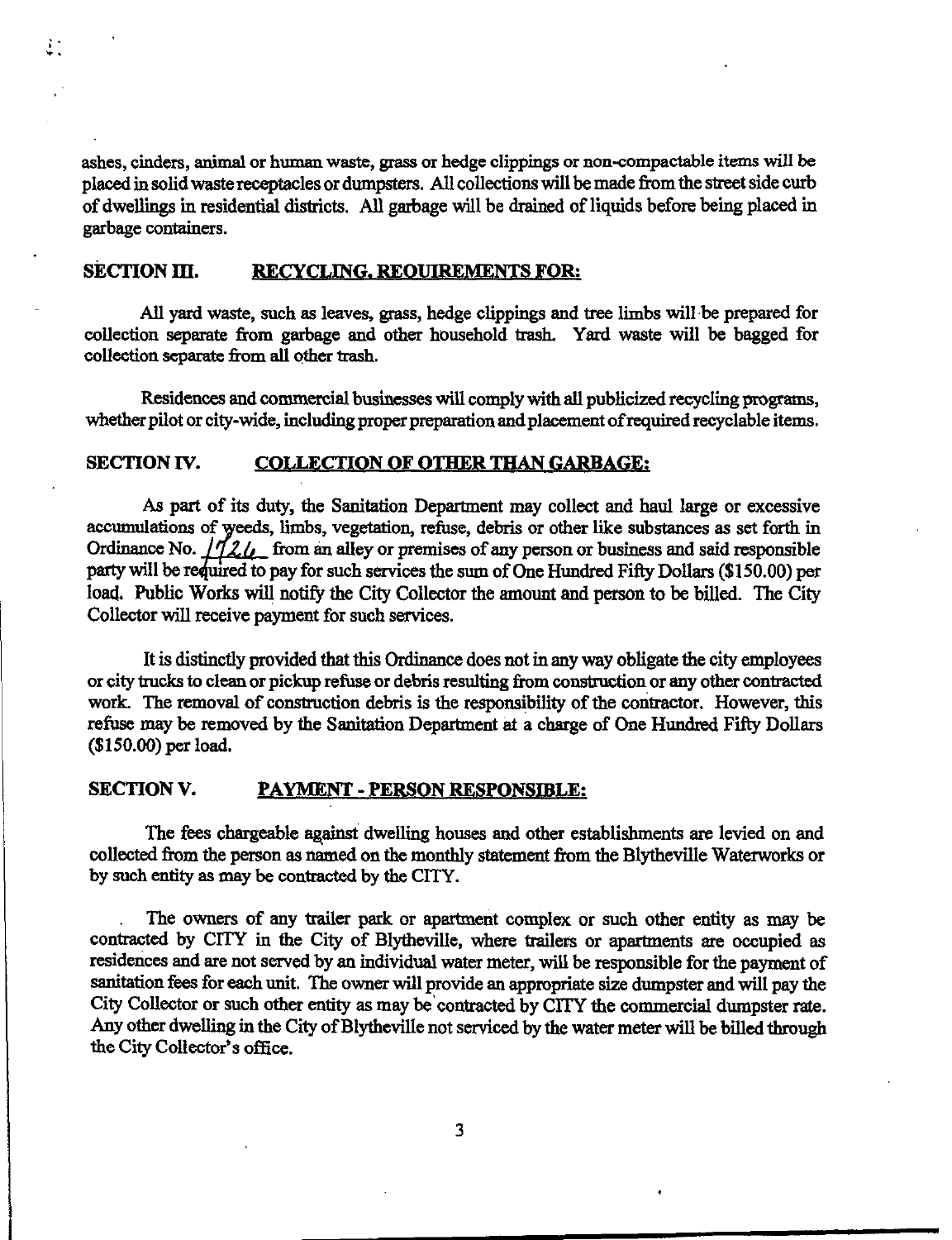## SECTION VI. COLLECTION - MONTHLY RESIDENTIAL FEES:

 $\mathcal{L}$ 

The Blytheville Waterworks is hereby directed to collect the garbage fee in the City of Blytheville for each residential customer. Said fees will be listed as separate items on every residential water bill at the rate of Nine Dollars and Eighty-four Cents (\$9.84) per month for garbage, and Seven Dollars and Twenty-Four Cents (\$7.24) per month for trash, for a total of Seventeen Dollars and Eight Cents (\$17.08) per month for sanitation service per residential unit.

Late fees will be assessed on the trash and garbage services at the same rate and on the same schedule as the Waterworks.

The Blytheville Waterworks will issue a check to the City Collector of the City of Blytheville no later than the  $10<sup>th</sup>$  of each month for all monies collected the previous month.

Can commercial, industrial and home occupation fees will be billed and collected by the City water department or such other entity as may be contracted by CITY.

# SECTION VII. EXCLUSIVE SERVICE. RESTRICTION:

All garbage, waste, trash and refuse in the City of Blytheville will be collected by the Sanitation Department of the City of Blytheville, Arkansas, or by such other entity as may be exclusively contracted by CITY.

SECTION VIII. Any ordinance or parts of ordinances in conflict herewith are hereby repealed.

- SECTION IX. The provisions of this Ordinance are hereby declared to be severable. If any provision will be held to be invalid or to be inapplicable to any persons or circumstances, such invalidity or inapplicability will not affect the remainder of the provisions of this Ordinance.
- SECTION X. Any person, firm, corporation or association of persons violating any provision of this Ordinance, or failing to pay any of the fees herein provided, will be deemed guilty of a misdemeanor, and upon conviction in the District Court of Mississippi County - Chickasawba District, will be fined any sum not exceeding Five Hundred Dollars (\$500.00) for each violation.
- SECTION XL: The rates in the Ordinance shall be reviewed regularlyby the Blytheville City Council Finance Committee and shall be subject to change as need be, by the approval of the full City Council.

# SECTION XII. This Ordinance being necessary for the efficient and proper operation of the Sanitation Department and for the health, welfare and well-being of the